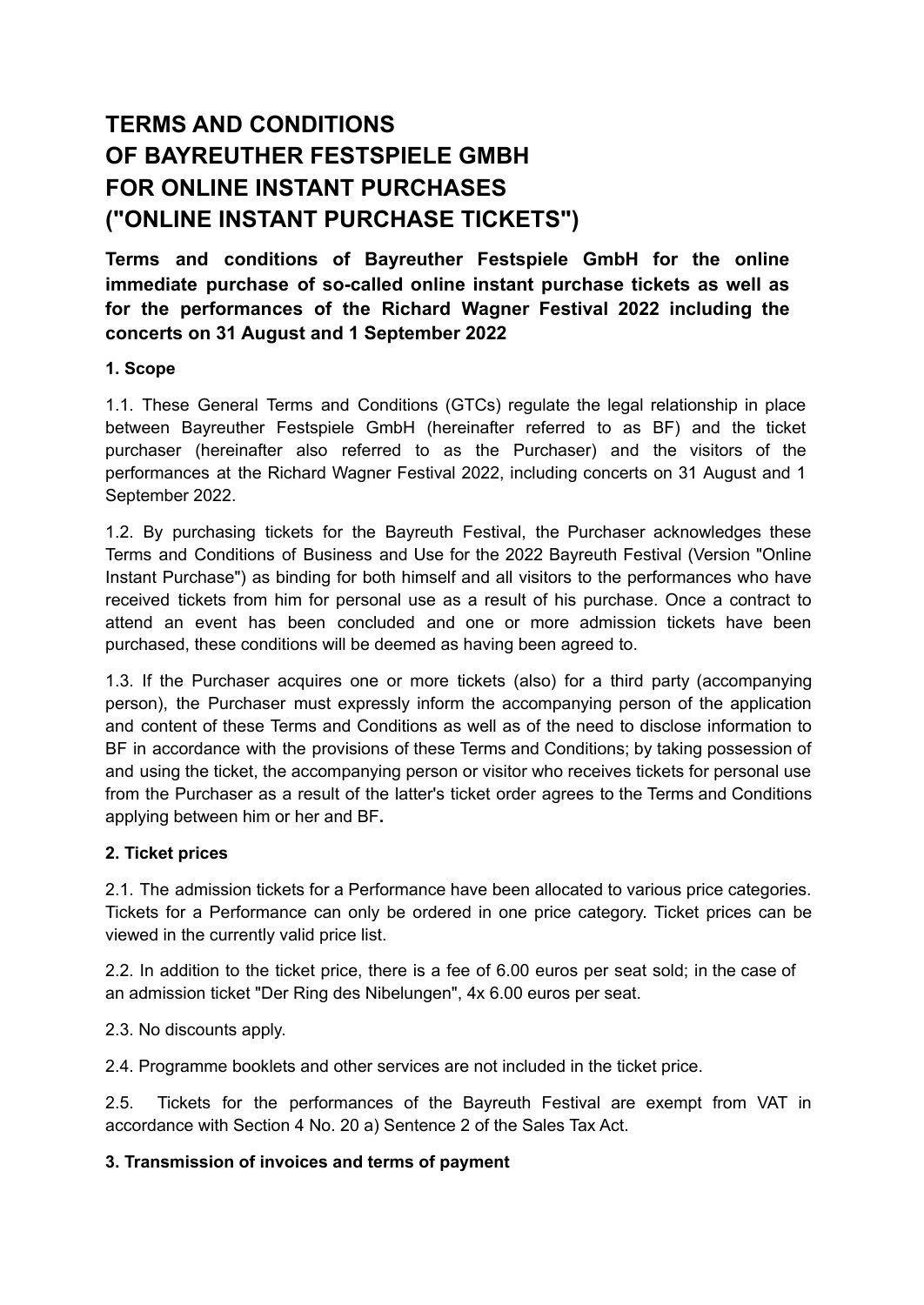3.1. In the online instant purchase procedure, invoices are exclusively provided electronically within the meaning of Section 14 Para. 1, Sentences 7 and 8 of the German Value Added Tax Act (Umsatzsteuergesetz). Invoices will not be submitted in paper form. After successfully completing the payment transaction (5.7, 5.8.), invoices are available for viewing, downloading and printing at [www.bayreuther-festspiele.de](http://www.bayreuther-festspiele.de) in the Purchaser's personal login area ("My Festival"). The Purchaser will be informed of the invoice availability via email.

3.2. Payments shall be made immediately upon request after completion of the order, and issued in EUR only.

3.3. The following methods are available to purchase admission tickets:

direct payment via credit card: VISA, MasterCard and American Express

direct payment via PayPal

Offsetting against credit from cancelled invoices for tickets for the 2020 festival season, if applicable with an additional payment

Klarna Sofort

## **4. General Conditions of Purchase**

4.1. The Purchaser must be of full legal age and have unlimited legal capacity.

4.2. At Bayreuth Festival 2022, a portion of the admission tickets will be issued for orders taking into account the special criteria, in particular previous waiting times, with another portion being issued independently of the aforementioned criteria on a first-come-first-served basis, so-called online instant purchase tickets. The purchase of the latter occurs in accordance with the General Terms and Conditions for instant-purchase-tickets. Conversely, the purchase of tickets by means of online orders and written orders is governed by the "General Terms and Conditions for Online Orders and Written Orders."

4.3. Online instant purchase tickets (4.2) may only be purchased via the Internet [at](http://www.bayreuther-festspiele.de) [www.bayreuther-festspiele.de](http://www.bayreuther-festspiele.de) in accordance with the provisions of these General Terms and Conditions.

4.4. To set up a customer account by means of registration and verification (5.3), which is a prerequisite for instant online purchases, it is compulsory to provide a valid postal address, a verified email address and telephone number. If a business email address is provided, Purchasers themselves shall ensure that private use of that email address is permitted for the purpose of further processing and handling of the purchase.

4.5. By way of immediate online purchase, Purchasers may acquire up to 12 tickets regardless of the number of online purchases made, albeit up to 4 tickets per work played, and up to 2 tickets in the gallery (G1 to G4).

4.6. Purchasers may not select specific seats for individual performances. Only seat categories may be selected. Following the selection of performance date and seat category made by BF, the shopping cart will offer specific seats to the Purchaser, who may individually accept or reject them (5.5).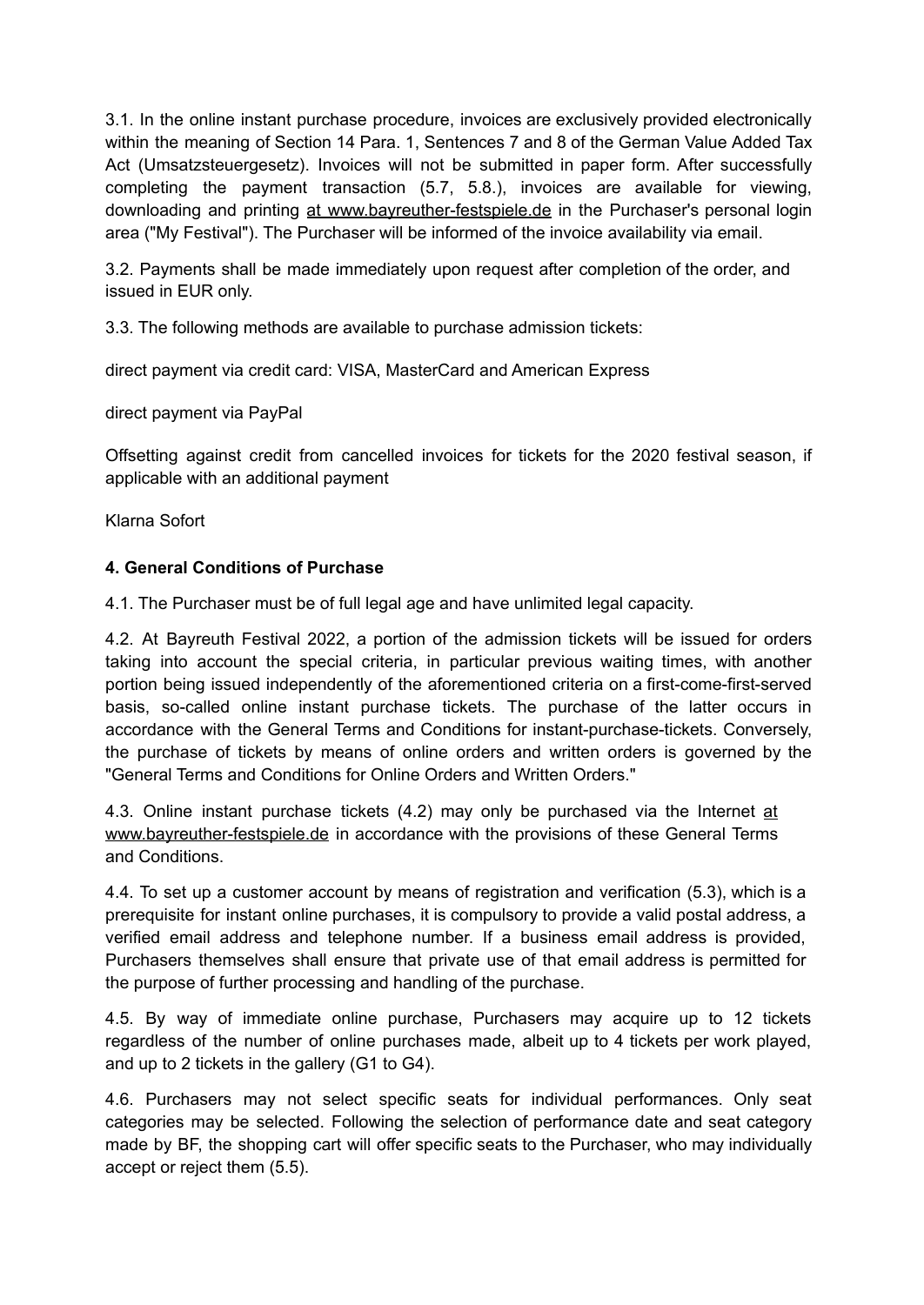4.7. The Performances of the *Ring of Nibelung* tetralogy, consisting of the individual works *The Rhinegold*, *The Valkyrie*, *Siegfried* and *Twilight of the Gods*, can only be ordered together for the entire cycle. Irrespective of sentence 1 above, BF reserves the right to sell the individual works in the tetralogy individually.

4.8. Online "orders" for online instant purchase tickets are processed exclusively on a first-come-first-served basis.

4.9. With the acceptance of the transmitted offer (5.7) and the resultant purchase of one or more admission tickets, a legally obliging contract comes into being between the Purchaser and BF relating to attendance at the event; under the terms of that contract, the transfer of admittance tickets does not underlie the principles of property laws but the principles of debt recovery law.

4.10. BF reserves the right to exclude such purchasers from the online immediate purchase who circumvent or attempt to circumvent the tax restrictions within the meaning of these General Terms and Conditions (4.5); in particular, by using changed address data (e.g., address of the first and second residence, upper and lower case, omission or insertion of free signs, use of abbreviations, writing out umlauts as "ae", "oe" or "ue" etc.) and/or several different email addresses and/or customer numbers at BF. The exclusion includes any completed orders; in this case, BF reserves the right not to provide tickets in accordance with Section 6.3.

4.11. Wheelchair spaces and spaces for accompanying persons may not be purchased as part of online instant purchases. Wheelchair spaces and places for accompanying persons can be requested directly from the Bayreuth Festival ticket office.

#### **5. Online purchase of so-called online instant purchase tickets**

5.1. Online instant purchase tickets may only be purchased via the Internet at [www.bayreuther-festspiele.de](http://www.bayreuther-festspiele.de) starting at 14:00 CEST (UTC+2) on 29/05/2022.

5.2. Persons who have already received from BF an offer of tickets for the Bayreuth Festival 2022 on the basis of an online order or written order (4.2), or who have already successfully purchased tickets for the Bayreuth Festival 2022 via online instant purchases shall be excluded from online instant purchases in the first 24 hours from the activation of the online instant purchase at 14:00 CEST (UTC+2) of 29/05/2022, regardless of whether the order or registration is made with the same or a different customer number.

5.3. Particip[at](http://www.bayreuther-festspiele.de)ion in the online instant purchase, i.e., login into the ticket shop at [www.bayreuther-festspiele.de](http://www.bayreuther-festspiele.de), requires registration and verification of the customer account, which can be carried out at [www.bayreuther-festspiele.de.](http://www.bayreuther-festspiele.de)

5.4. Given the high demand for so-called online instant purchase tickets and numerous simultaneous order attempts, in particular on the day of activation (5.1), the login form of the ticket shop at [www.bayreuther-festspiele.de](http://www.bayreuther-festspiele.de) shall be preceded by a queue to implement the so-called "first-come-first-served" principle (4.2), which the Purchaser initiates by accessing the website [www.bayreuther-festspiele.de](http://www.bayreuther-festspiele.de) and can cancel at any time by closing the browser window. Purchasers closing their browser window will lose their position in the queue. While the Purchaser stays in the queue, his progress is visualised in percentage terms by means of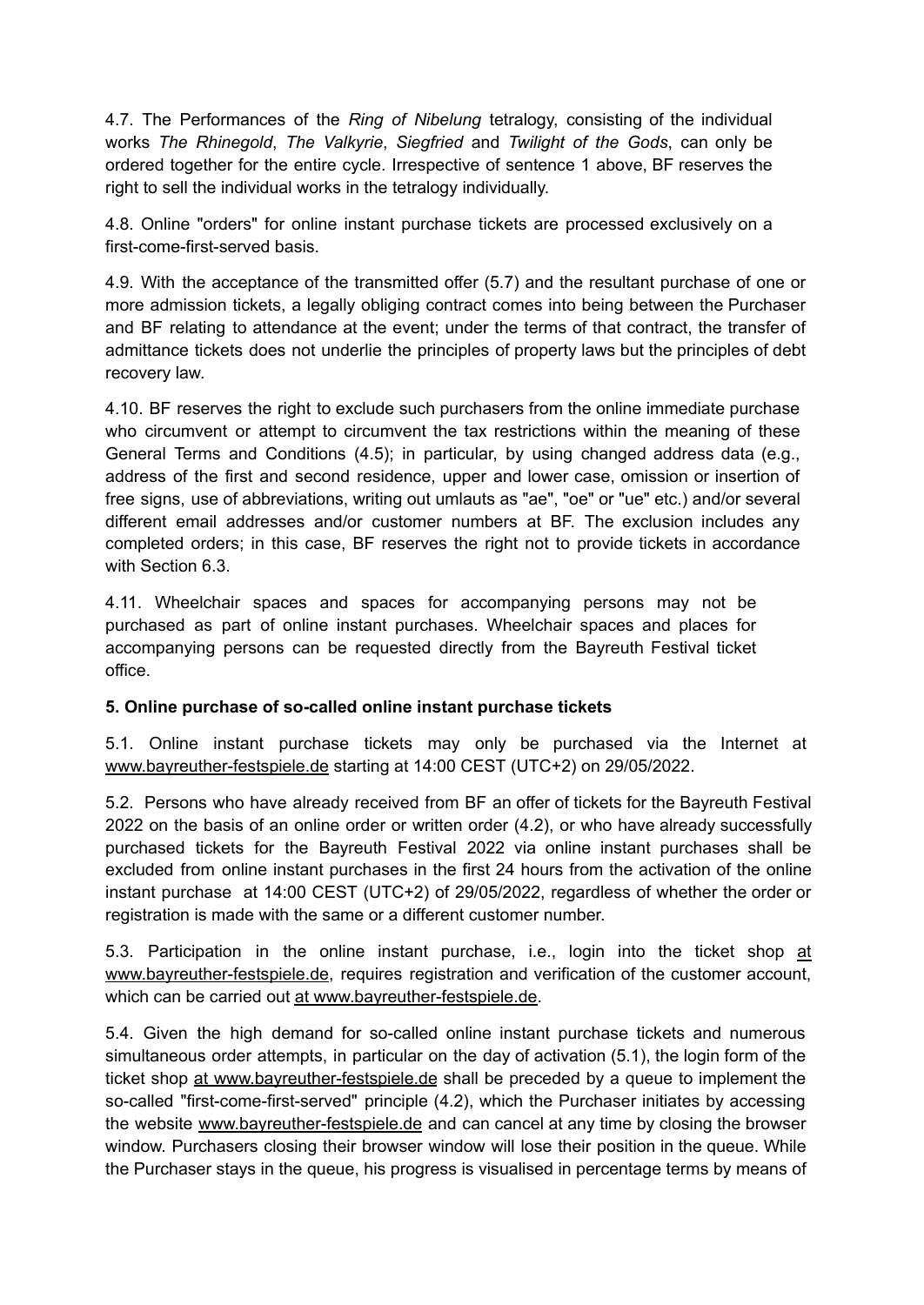a so-called progress bar, bearing in mind the current number of purchasers that accessed the website before him; the availability of individual works is indicated by means of a traffic light, irrespective of price categories and specific performance dates. Instructions displayed while staying in queue must be observed to retain the waiting position. Once the waiting period is over, the Purchaser is requested to enter the ticket shop by entering his verified access data (customer number or email address as well as password) (5.3). The Purchaser has 10 minutes ("time-out period") to do so. The Purchaser, after being timed out, may only attempt to log in again after first waiting in the queue again.

5.5. Purchasers may only select tickets for individual performances available as online instant purchase tickets according to price categories within the limits of available capacity, bearing in mind the quantitative sales limit (4.5). The number of tickets and price category are selected via so-called drop-down windows. Purchasers, having confirmed the selection made by clicking on the "Add to shopping cart" button, will proceed to the shopping cart, where they will be offered specific seats depending on the selected number of tickets, seat categories and

availability. In the shopping cart, Purchasers may also review the respective individual ticket prices as well as the total price. The content of the online shopping cart is reserved for 30 minutes starting with the first shopping cart entry. If the transaction (including the payment process) is not successfully completed within this time period, the entire shopping cart content is deleted and the transaction cancelled. Purchasers may delete specific tickets from the shopping cart by clicking on the red "X" button. Tickets deleted from the shopping cart are immediately available for sale and can no longer be added to the shopping cart.

5.6. From the shopping cart (5.5), Purchasers can either select additional tickets and place these in their shopping cart – provided tickets are still available and the restriction on sales (4.5) is observed – or continue the order process for the tickets already in their shopping cart. Purchasers may continue the order process by clicking on the "Proceed to Checkout" button. The order confirmation summary shown at this point to Purchasers contains the following information: address stored, a list of all tickets in the shopping cart, applicable fees and the total order amount. Underneath, Purchasers must select their desired payment method to continue and complete the order process. The continuation of the order process (subject to the entry of details required by the respective payment provider for the method of payment selected 5.8) as the Purchaser clicks on the "Confirm Order" button completes the ordering process.

5.7. By clicking on the "Confirm Order" button, Purchasers submit a binding order under obligation of payment to Bayreuth Festspiele GmbH, as well as a binding offer to conclude an event attendance contract under the law of obligations. The contract comes into effect with BF's confirmation of the ordered tickets, which is displayed to the Purchaser after the payment is settled (5.8). The confirmation of the successful purchase of the tickets will also be confirmed to the purchaser by email.

5.8. The payment of online instant purchase tickets acquired online may only be settled by credit card (VISA, MasterCard and American Express), PayPal, Klarna Sofort and settlement with existing credits immediately after the order. Purchasers shall follow the instructions of the selected payment provider. Purchasers receive the corresponding prompts after clicking the "Confirm Order" button, (5.6, 5.7).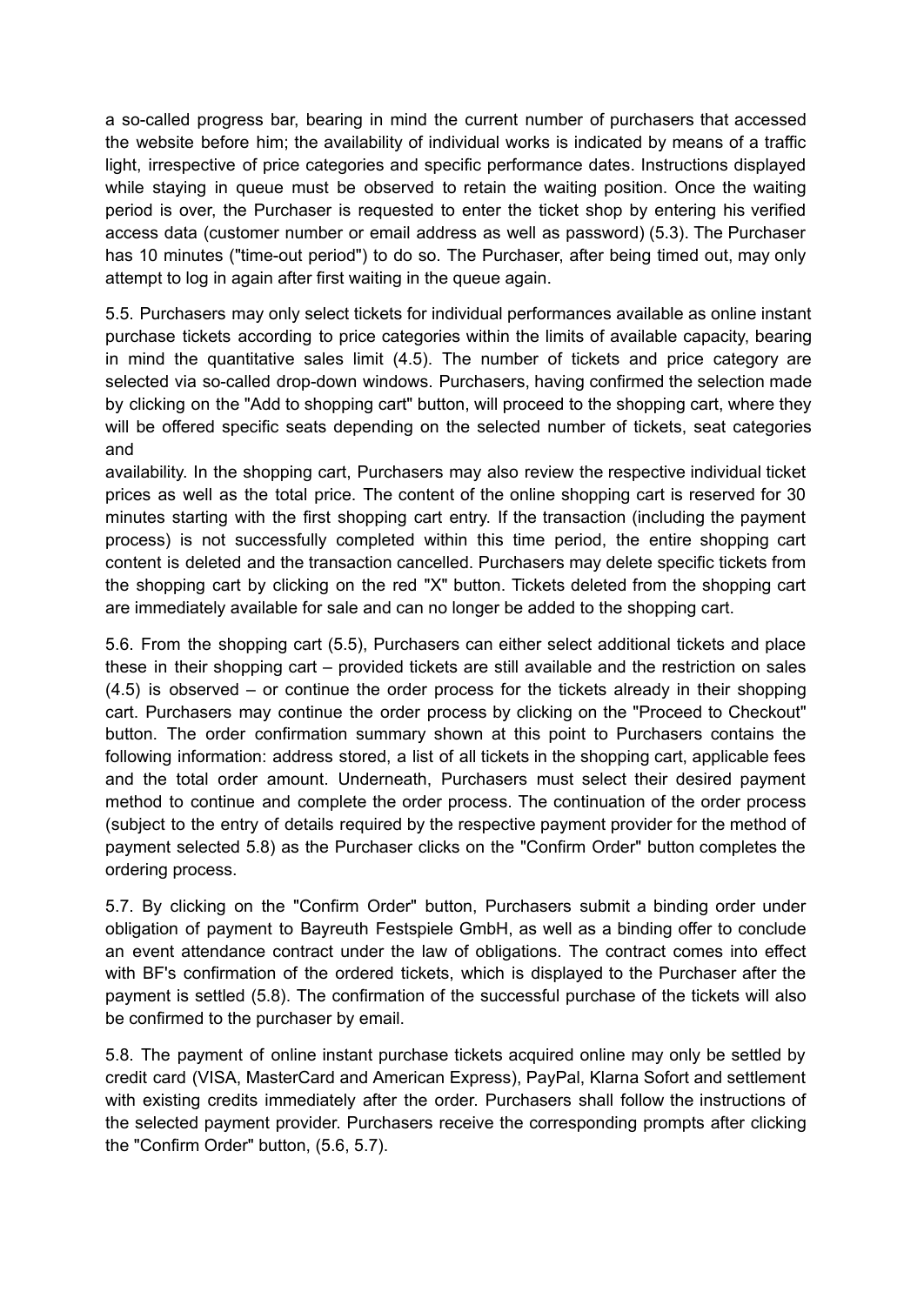5.9 Purchasers are responsible for the correctness of the information they provide during the ordering process. This applies equally to the order as such (selection of performance, number of tickets, etc.) and personal information (address, email address, etc.). Any errors shall be the responsibility of the Purchaser.

5.10. BF may interrupt or completely cancel at any time the online ordering process itself, as well as the specific ticket order process, if a proper or legal execution of the order process is no longer possible. This includes, in particular, cases involving technical difficulties (hardware and software errors, computer viruses, server problems, etc.) and external manipulations or attempts to manipulate and/or a lack of legal prerequisites. BF may also interrupt or cancel the specific ticket ordering process at any time in the cases provided under Section 4.10.

5.11. BF recommends the use of an up-to-date web browser to avoid technical problems.

## **6. Personalisation, activation, provision and delivery of online instant purchase tickets**

6.1. Online instant purchase tickets are only provided digitally. Conventional tickets in paper form cannot be issued, even on request.

6.2. All ordered tickets are issued in the first and last name of the Purchaser before being made available and allow the latter – further to the specific user  $(6.4)$  – to be identified as such.

6.3. Purchasers may, after full payment, access their tickets in their personal login area ("My Festival" at [www.bayreuther-festspiele.de](http://www.bayreuther-festspiele.de) and print them out after personalisation (6.4.). **Tickets will be available for personalisation and download from 20 June 2022.** Online instant purchase tickets are neither sent by post nor by email.

6.4. Purchasers may personalise the tickets in their personal login area ("My Festival") [at](http://www.bayreuther-festspiele.de) [www.bayreuther-festspiele.de](http://www.bayreuther-festspiele.de) before printout – which is the Purchaser's responsibility – by specifying the first and last name of the respective user. Purchasers shall provide the contact details of users whom they allow to use the tickets; they will only provide the contact details of third parties (accompanying person) if they have consented to these being disclosed. The first and last name of the user are specified on each admission ticket. Only tickets which have been personalised to the specific user and thus activated will be valid and printable. Purchasers must personalise and activate the tickets no later than two calendar days before the respective performance; once this period has elapsed, ticket personalisation and activation are no longer possible. No compensation will be issued for tickets that are not personalised on time (7.1). Pursuant to Section 7.2, only BF's ticket office may amend or reassign personalised tickets.

6.5. **Online instant purchase tickets must be presented in paper form at the entrance**; online instant purchase tickets that are only available electronically (e.g., on a smart phone, etc.) shall not suffice and cannot be accepted for technical reasons.

6.6. The conformity of the personalisation (6.4) with the identity of the respective user/visitor must be proven upon request by producing a valid official photo ID. Further access requirements (11) remain unaffected.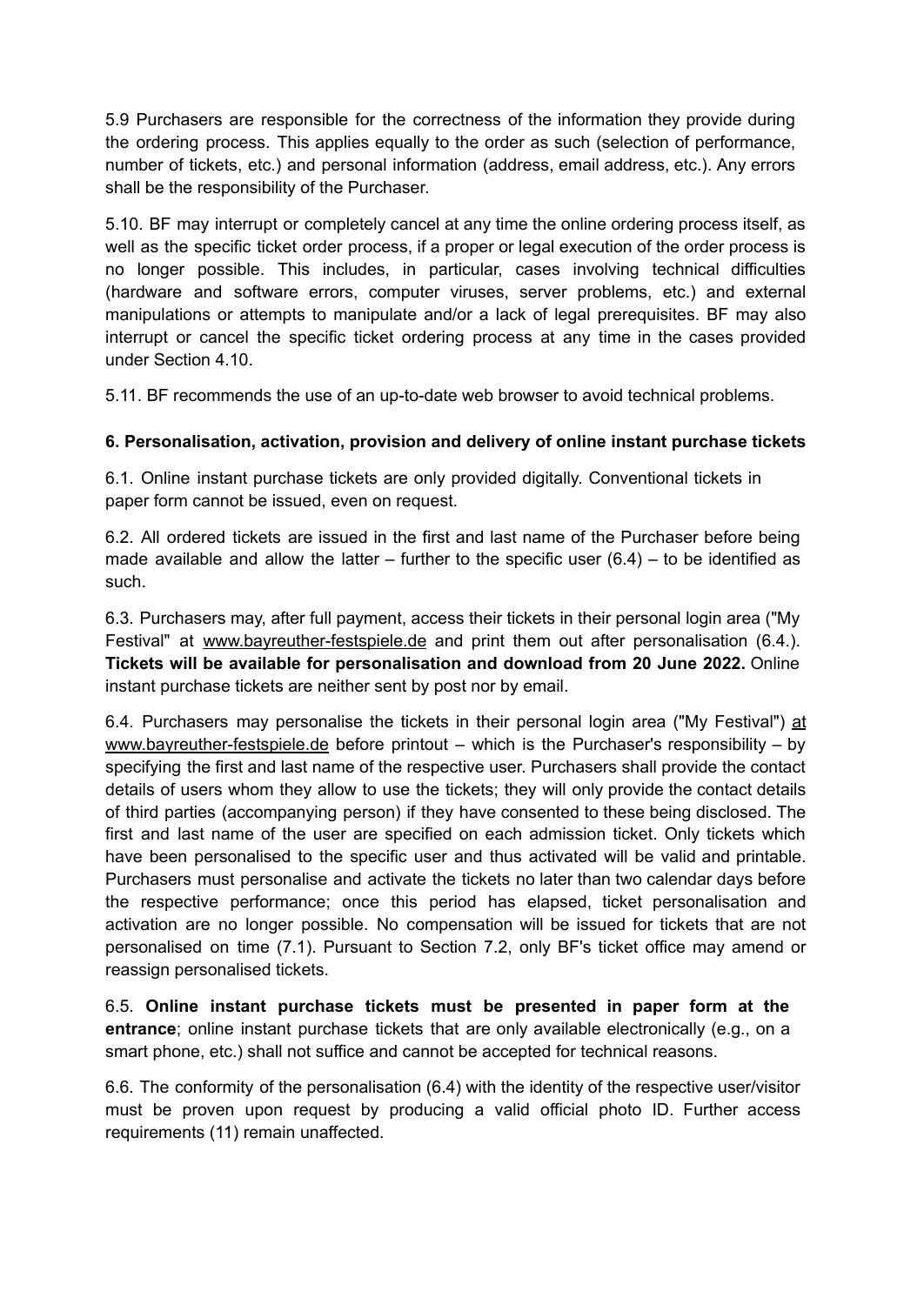6.7. All BF's obligation concerning the online instant purchase are deemed to be fulfilled with the availability of the ticket under "My Festival."

6.8. Purchasers are advised to check the date, time and presentation for conformity with the invoice upon receipt. Purchasers must immediately report any errors vis-a-vis the order to BF ([ticket@bayreuther-festspiele.de](mailto:ticket@bayreuther-festspiele.de); postal address: Bayreuther Festspiele GmbH, Kartenbüro, Festspielhügel 1-2, 95445 Bayreuth).

6.9. Purchasers of online instant purchase tickets undertake to ensure that only one printout or copy of any ticket always exists to prevent misuse. BF recommends that online immediate purchase tickets be kept as carefully as cash or securities to prevent the making of copies by unauthorised third parties and/or other misuse.

## **7. Returning and transferring tickets**

7.1. As a rule, admission tickets already paid for can be neither returned nor exchanged. Any resale of tickets is subject to an assignment prohibition in certain cases (9.4). No replacement will be provided for expired tickets. This will also apply if tickets have not been personalised and activated in a timely manner. BF reserves the right, in justified and exceptional cases (e.g., deaths, etc.), to refrain from excluding compensation payments within the meaning of the preceding sentences 3 and 4.

7.2. BF's ticket office is solely entitled, upon the Purchaser's request, to transfer admission tickets personalised in accordance with Section 6.4 to another user. Handwritten changes to the user's name by the Purchaser or other third parties or any associated deletions will render the ticket invalid. BF is entitled to charge a fee of EUR 5.00 for any transfer.

7.3. BF may prevent the access and attendance of holders of tickets that have not been personalised in accordance with Section 6.4 or that have not been amended in the correct manner in accordance with Section 7.2.

7.4. Changes to cast and crew, including to the musical directors and the production teams, and other changes to the order of events of a performance do not entitle the holder to return tickets.

7.5. If a performance is cancelled, the admission fee will only be refunded if no more than one act or scene has taken place by such time. The right to a refund expires if the claim is not asserted to BF within two weeks after the performance in question.

7.6. In the case of cancellation of the performance before it has begun, admission tickets affected by the cancellation of the performance will be taken back and the admission fee returned, excluding however the EUR 6.00 fee per entry ticket (for "Der Ring des Nibelungen" 4 x 2.00 Euro per admission ticket).

. The right to refund expires if the claim is not asserted to BF within two weeks after the performance in question at least in writing.

Alternatively, a refund of the fee per seat sold within the meaning of paragraph 1 above will not be excluded if the Bayreuth Festival in general or specific contractual Performances are cancelled, suspended or interrupted for good cause, in particular due to force majeure (18) or a business decision taken by BF which has resulted from the effects of the ongoing Covid-19 pandemic. Good cause in this sense is, for example, quarantine over a part of the workforce or employees of BF, the legal or official limitation of the number of spectators to a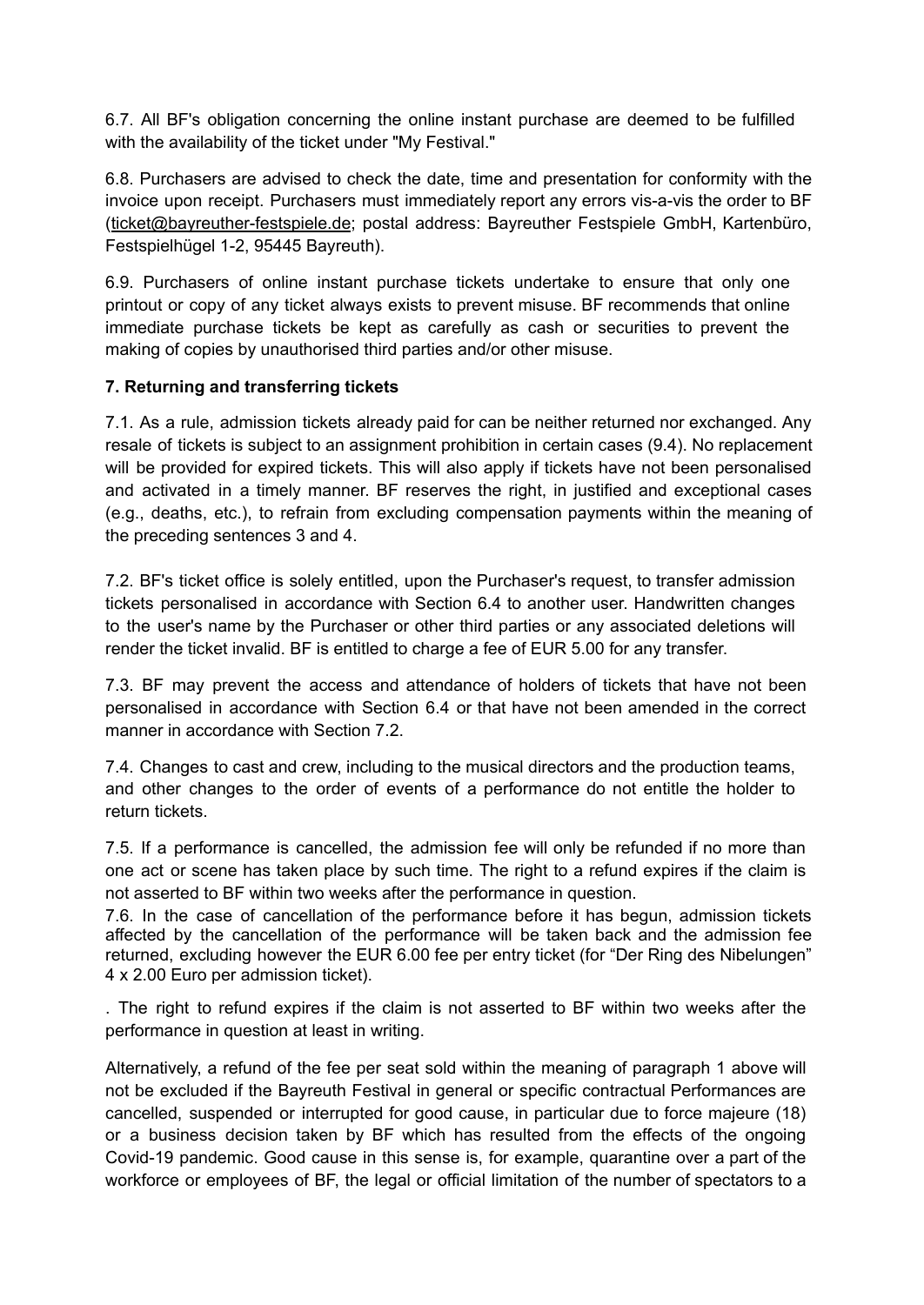disproportionate extent, or the prevention/containment of an acute infection event ("superspreader") even without an official order.

7.7. In the case of Sections 7.5 and 7.6, neither Purchasers nor ticket holders may raise any further claims.

#### **8. Loss of tickets**

If the visitor lacks any or any legible printout of the online instant purchase ticket (e.g., forgotten, damaged, etc.), this can be obtained up to 30 minutes before the start of the related performance at the ticket counter set up by BF ( so-called clearing office). This can be done once and for a fee for the issue of a second print/replacement ticket, provided that said ticket has already been personalised and registered by the Purchaser for the visitor (6.4), and the latter can identify himself or herself accordingly. The charge for issuance of a replacement ticket is EUR 5.00. No second print/replacement tickets may be issued (7.1, sentence 3 and 4) if the original ticket has not been personalised and registered . Irrespective of this, Purchasers may login into their personal login area ("My Festival") at a terminal in the ticket office and print out personalised tickets free of charge in accordance with Section 6.4.

## **9. Resale and transfer of admission tickets**

9.1. BF is sponsored by the delegates of the German Federal Government for Culture and Media, the Free State of Bavaria, the City of Bayreuth, the Gesellschaft der Freunde von Bayreuth e.V. (Society of Friends of Bayreuth e.V.) and the District of Upper Franconia. They feel obliged to ensure a balanced and fair price policy and endeavour to maintain and implement a socially viable price structure as well as fair distribution. BF endeavours to honour such commitment by selling available tickets itself instead of doing so via commercial ticket dealers or so-called ticket offices/exchanges to the end user, and does not demand the maximum price that can be achieved on the market for these tickets due to the excess demand.

9.2. By accepting these conditions, the ticket Purchaser is declaring that the admission tickets are being acquired solely for private use.

9.3. Purchasers may only cede to a third-party his/her rights and obligations under this contract concluded with BF and related to the event, including, as a result, the right to demand admission to the performance(s), under the condition that the third-party assumes all rights and obligations in place of the Purchaser as a contract party with BF, and under the condition that no ban on such a cession exists as according to the following regulations.

9.4. The resale of admission tickets is prohibited in the following specified cases (prohibition of assignment); consent will not be given in these cases:

in the case of sale or forwarding of admission tickets or the procurement of admission tickets for third parties if this occurs within the framework of professional and/or commercial business,

in the case of sale of admission tickets on non-authorised Internet platforms, for example, and in particular, eBay or non-authorised Online-Ticket-Markets (e.g., Viagogo), or within the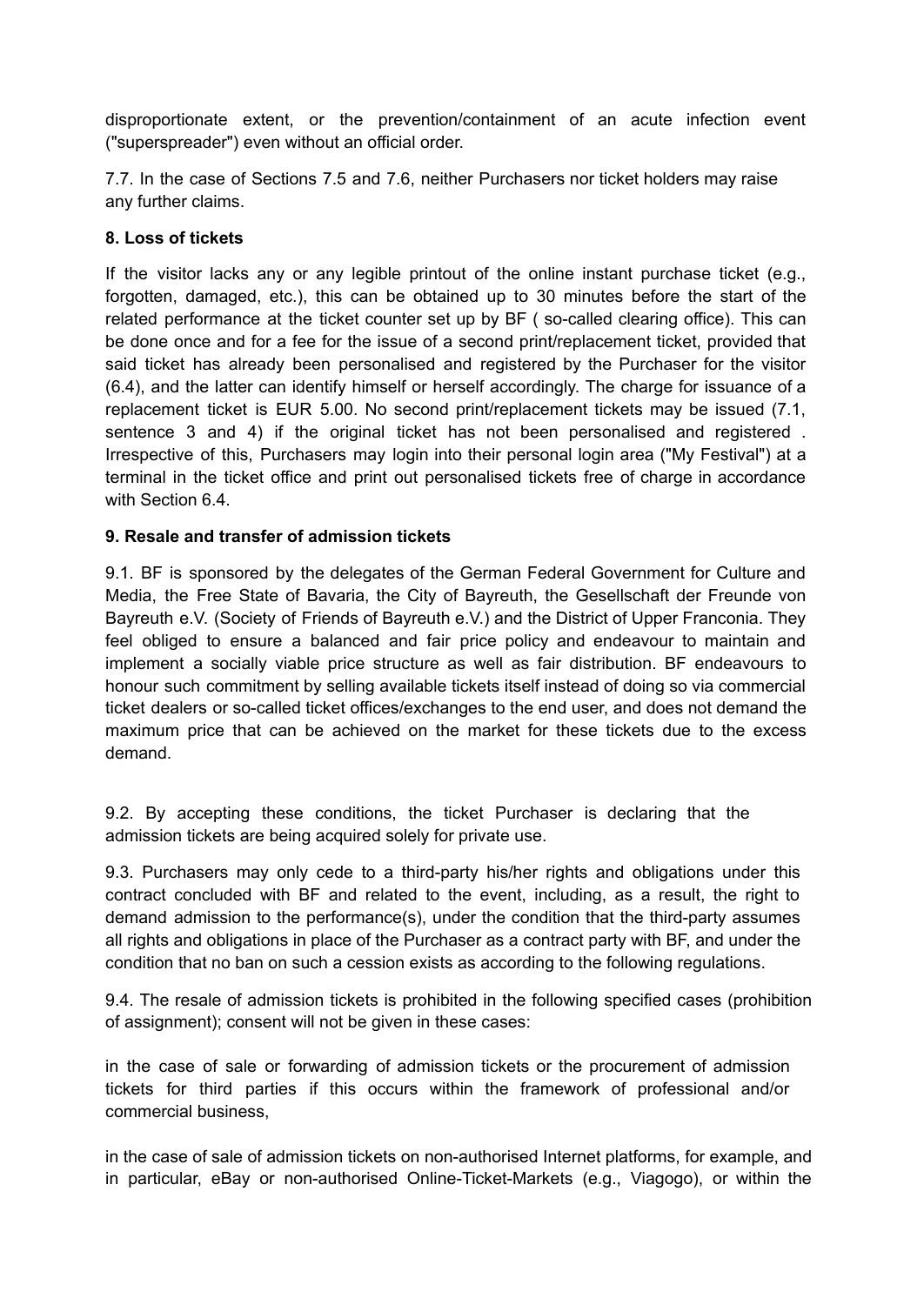framework of Internet auctions; an exception here is the sale within the scope of a so-called instant-sale or immediate-sale at a price not higher than the original price of the ticket, including the ticket charge and – if such costs were incurred – a proportion of the processing charge, in addition to costs which were or will be incurred to the seller during the procurement and/or during the resale of the ticket by the chosen method (e.g. postage and/or e.g. eBay charge or similar charges),

in the case of sale of tickets at a price which is higher than the original price of the tickets including the card charge and – if such costs were incurred – any costs which have been or will be incurred to the seller as a result of procurement or resale of the tickets;

in the case of sale of tickets to make a profit or the act of procuring admission tickets in the name of a third person in order to make a profit by acting as an agency; in this respect, the aim of making a profit applies to the intention to sell the ticket at a price which exceeds the original price of the ticket, including the ticket charge and  $-$  if such costs were incurred  $-$  a proportion of the processing charge, in addition to costs which were or will be incurred to the seller during the procurement and/or during the resale of the ticket by the chosen method,

in the event that the tickets are transferred and/or sold for advertising or marketing purposes, as a bonus, giveaway or prize or as part of a hospitality or travel package not authorised by the event organiser, or

in the event that the admission tickets are sold without reference to these General Terms and Conditions.

9.5. The resale or forwarding of admission tickets whilst maintaining the conditions stated under Paragraph 9.4. b)-f) remains unaffected.

9.6. Tickets that are resold and forwarded after personalisation (6.3, 6.4) must be amended so that they are made out to the new user in accordance with Section 7.2, without prejudice to the above provisions in Sections 9.2 to 9.5.

9.7. BF may refuse to issue and send admission tickets to persons who violate the above provisions in Sections 9.2 and 9.4. or who attempt to resell them, with this constituting a violation against the above regulations in Sections 9.2 to 9.4. The same applies to people who deal in tickets commercially or for gain without the prior written consent of BF or who have sold or attempted to sell tickets from a previous festival season in violation of the applicable regulations regarding resale and passing on of tickets, or who make such tickets available to such persons. In these cases, BF will also be entitled to refuse any amendments to details on tickets in accordance with 9.6, 7.2.; this applies regardless of who is requesting the ticket be amended. Admission tickets which have already been allocated and/or sent to the Purchaser may be declared invalid (electronic locking of the barcode) or claimed back by BF in the case of violation of the foregoing stipulations at Paragraphs 9.2 to 9.4, and in the case of a right of refusal within the meaning of the preceding sentence 2. This also applies in the case of attempts to sell tickets in violation of the above regulations in Sections 9.2 to 9.4.

9.8 BF may prevent holders of blocked tickets from accessing and attending the Performance.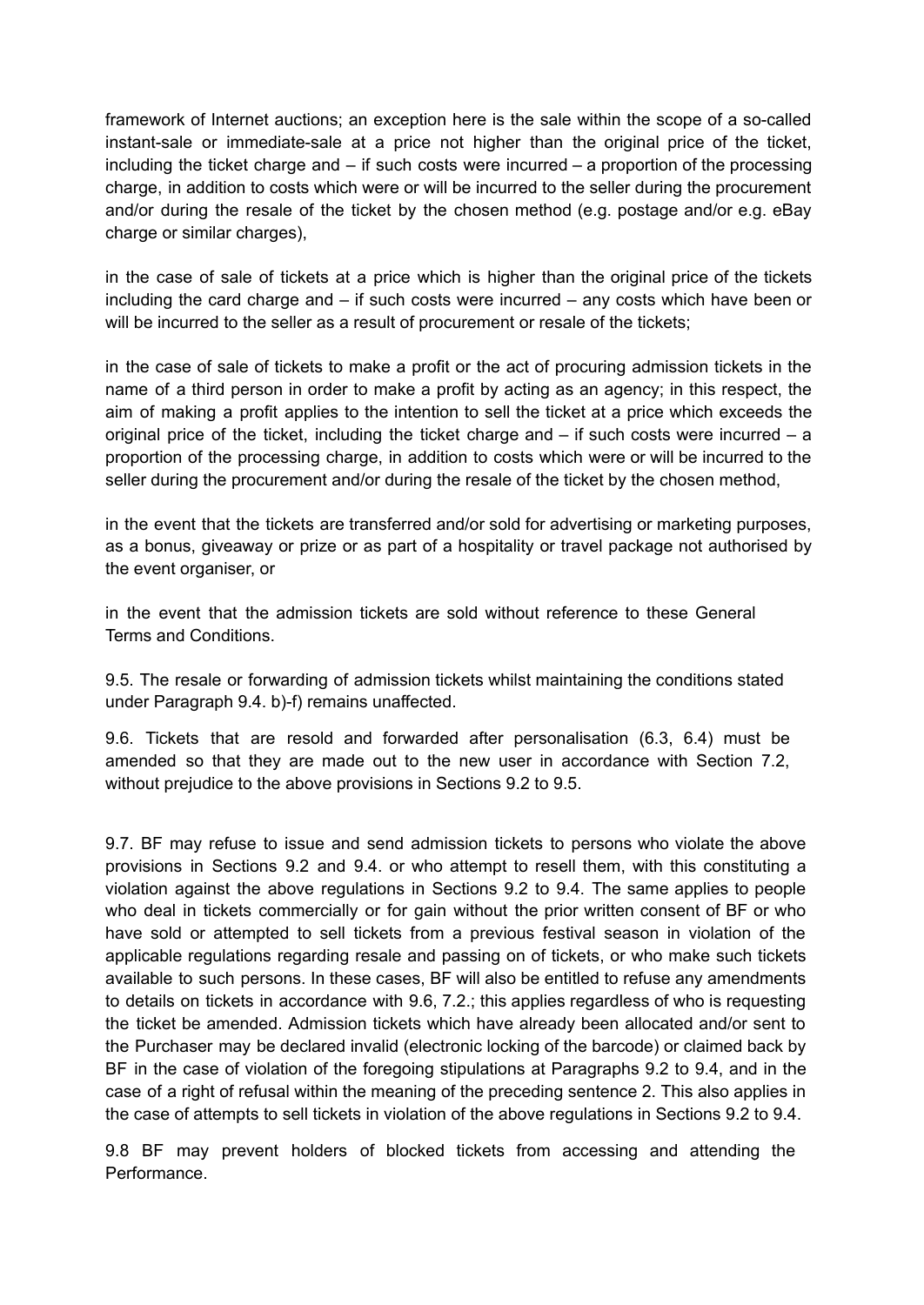9.9. BF cannot be held liable for the validity of admission tickets from other ticket providers or for their services or prices.

## **10. Other legal information**

10.1 BF draws attention to the link to the online platform of the EU Commission for the extrajudicial online settlement of disputes ("OS Platform") [http://ec.europa.eu/consumers/odr/,](http://ec.europa.eu/consumers/odr/) which is posted on BF's homepage.

#### 10.2. BF's email address is: [ticket@bayreuther-festspiele.de](mailto:ticket@bayreuther-festspiele.de)

10.3. Bayreuther Festspiele GmbH is not legally obliged to participate in dispute resolution proceedings before a consumer arbitration board. Nor is it prepared to do so.

10.4. Pursuant to section 312g Para. 2 sentence 1 no. 9 of the German Civil Code, Purchasers are not entitled to a right of withdrawal. They cannot revoke their declaration of intent.

## **11. Starting times, admission and admission check**

11.1. Only publications officially issued by BF, the website operated by BF (www.bayreuther-festspiele.de) and the admission tickets themselves contain authoritative information (date and starting times) on the Performances. BF reserves the right to make short-term changes such as postponing the time at which the Performance starts on the same day. BF bears no responsibility for the information in other publications.

11.2. After the beginning of the performance, visitors can only be let into the auditorium during an official break, for reasons of safety and out of consideration towards the performing artists and the other visitors. There may be delays during checks for admission to the Festspielhaus as well as longer waiting times in the cloakroom and/or cloakroom depot in front of the Festspielhaus as a result of the applicable safety requirements. Visitors are themselves responsible for ensuring they arrive in advance with sufficient time. Delays caused as a result will not entitle visitors to enter the auditorium after the Performance has started

11.3. The currently valid legal, regulatory and official access requirements apply for visitors to the Performances of BF. According to the current legal situation, there are no longer any special requirements for the cultural sector (cf. 16. BayIfSMV). Due to official requirements for the purpose of obtaining an operating licence, more stringent requirements may apply than required by the law or regulations (see also Section 4, para. 1 16 BayIfSMV). The official operating licence and any associated requirements are not yet available.

11.4. Regardless of the admission requirements in accordance with 11.3, visitors must show the following documents:

personalised admission ticket **and**

Identity card or passport with photo.

In general, admission to the event will be refused if the user specified on the admission ticket is not the same person as on the personal ID/passport

11.5. Should certain information be required for access to the performance or concert for good cause, e.g. due to officially prescribed protection and hygiene measures, the holder of the admission ticket is obliged to immediately communicate this information to BF upon request in accordance with the applicable data protection regulations. If the admission ticket's user does not meet the corresponding requirements, BF can refuse admission to the event. In this case, the ticket holder and BF can withdraw from the contract for the ticket concerned for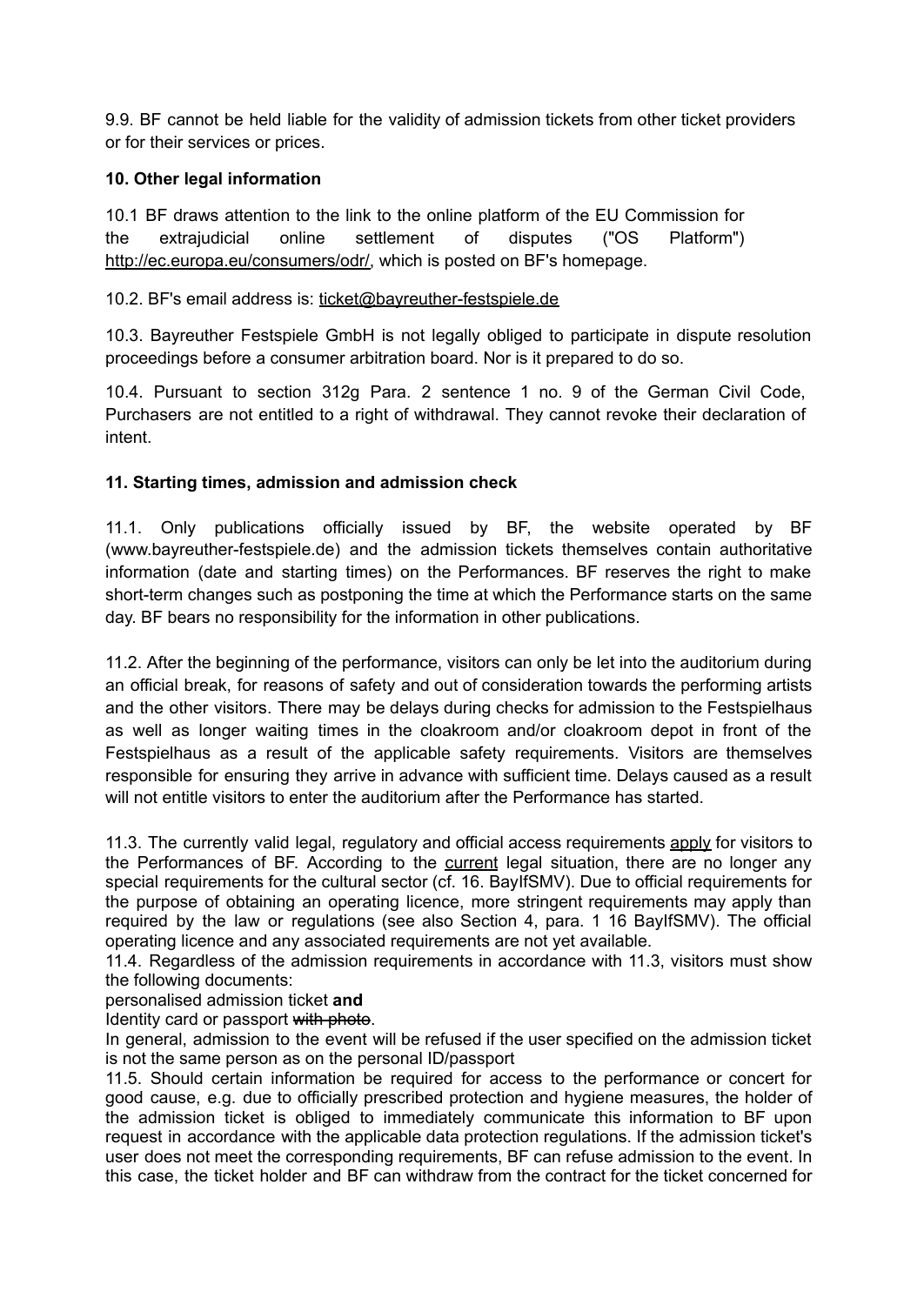the event in question. In this case, the Purchaser will be refunded the price paid for the admission ticket.

11.6. BF is entitled to refuse admission to the event location or expel visitors from the event site for good cause, for example, in the event of clear symptoms of illness. This also applies if an admission ticket holder violates mandatory provisions of the protection and hygiene concept. There will be no refund of the purchase price in these cases.

11.7 .BF is entitled to introduce further admission checks by means of a so-called secure or control band on the visitor's wrist, which is applied to the visitor during the first admission check.

## **12. Power to enforce house rules and restrictions on taking objects**

12.1 BF exercises the power to enforce house rules in Festspielhaus Bayreuth. It is entitled to issue expulsions and bans from the site as well as other suitable measures as part of its power to enforce house rules. In particular, visitors can be expelled from performances if they cause disturbance, bother other guests or, in any other serious manner or repeatedly, break the house rules or any conditions of use related to the event. Admission may be refused if there is a reasonable suspicion that the visitor will disrupt the performance or bother other visitors. There will be no refund of the purchase price in these cases.

12.2. The visitor will only occupy the seat which is stated on their ticket or the seat which the admittance staff allocate to them. If he/she has taken up a seat for which he/she does not possess a valid ticket or to which he/she has not been allocated, then BF may instruct the visitor to leave that seat or even the whole performance.

12.3. Privately offering and reselling admission tickets in the facilities and on the premises of Festspielhaus Bayreuth is forbidden.

12.4. Mobile electronic devices, pagers and acoustic signalling devices of any kind can only be taken into the auditorium if they are turned off.

12.5. Taking food and drinks into the auditorium and consuming them there is not permitted.

12.6. For reasons relating to animal protection and for reasons of space, blind-dogs or other animals with similar, corresponding functions cannot be taken into the auditorium. If notified in advance, BF will have admission staff ready to guide affected persons and allocate seats.

12.7. For safety reasons, taking bulky and, regardless of size, dangerous objects as well as seat cushions into the Festspielhaus is forbidden. Handbags are allowed up to a maximum size of 18cm x 26cm x 6cm. In the event of deviating official safety requirements, these will take precedence.

12.8. Smoking is forbidden in all publicly accessible facilities of Festspielhaus Bayreuth.

# **12a. Pandemic-related special provisions**

12a.1. BF intends to have the hall fully occupied. BF may withdraw from the event attendance contract (4.9.) concluded in accordance with these Terms and Conditions of Use if the hall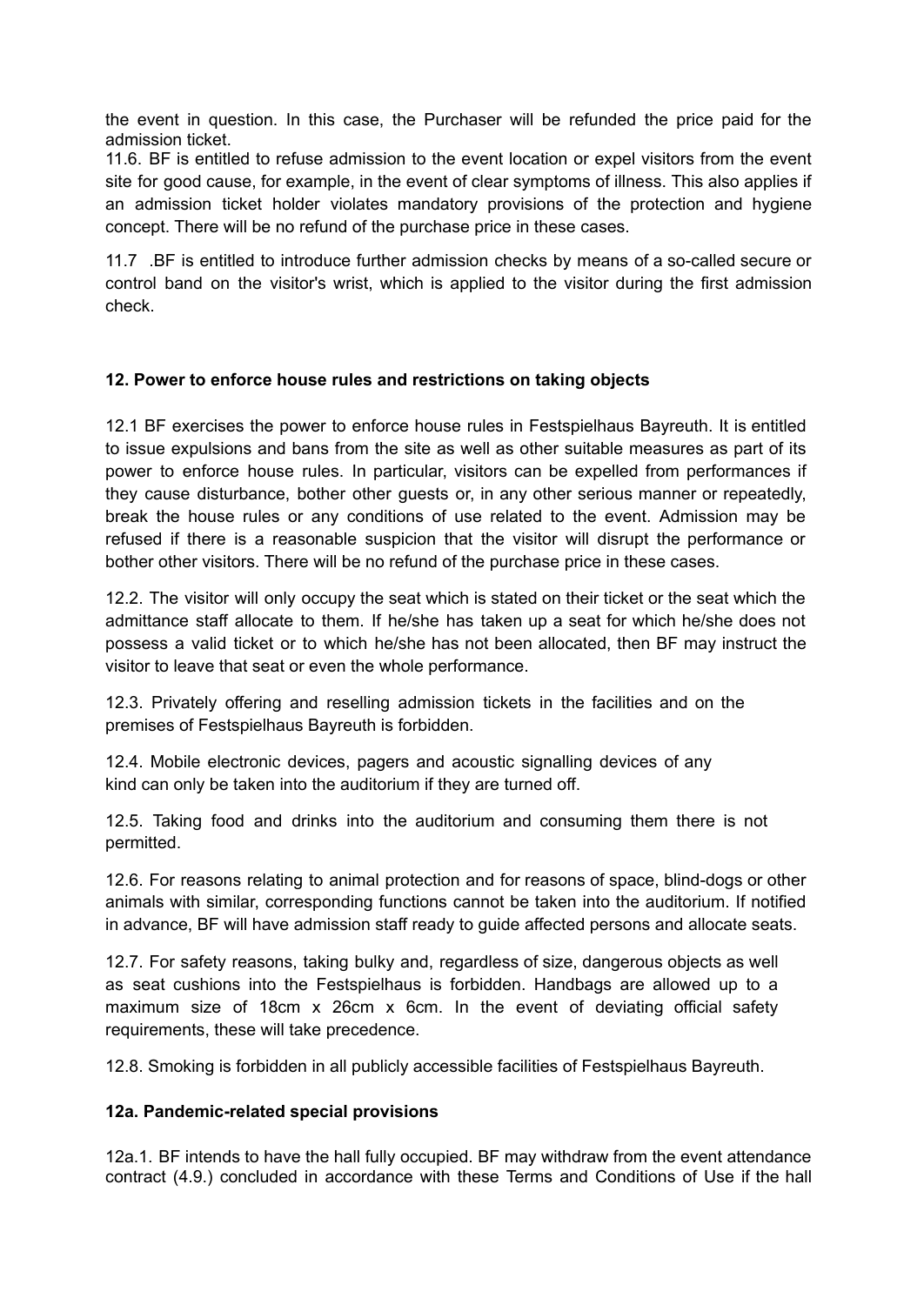occupancy of the Festspielhaus may not reach 100% due to legal, regulatory or statutory provisions. (Right of withdrawal in accordance with Section 346 para 1 of the German Civil Code (BGB)). BF can declare its withdrawal until 24/06/2022.In the event of withdrawal in accordance with sentence 2 above, claims for damages of the ticket Purchaser and persons who have received tickets for personal use from the ticket Purchaser based on the ticket order are excluded. This limitation of liability does not apply for claims based on injury to life, limb or health.

12a.2. The Bayreuth Festival will observe and implement all legal, regulatory and statutory requirements associated with the ongoing SARS-CoV-2 Pandemic (also referred to as the: Coronavirus pandemic) which are applicable at the time. The measures taken are binding for the ticket Purchaser and users of admission tickets specified by them and supplement the following provisions. These will take precedence over the following provisions insofar as these requirements go beyond the following provisions.

12a.3. In order to protect the health of BF employees as well as other participants and visitors to the Bayreuth Festival, BF is entitled, at its reasonable discretion and regardless of the applicable statutory, regulatory and official requirements, to impose hygiene standards with associated rules of conduct such as, in particular, the wearing of a nose and mouth covering, including the requirement to wear such a mask (e.g., FFP2) in the admission and exterior area of the event site as well as during the Performance or concert itself, compliance with distancing and walking routes (one-way regulations) or the use of disinfectants as well as the associated safety measures to allow visitors to remain in the Festspielhaus and its adjoining buildings, with the user of the admission ticket being obliged to comply with these.

12a.4. Special provisions apply to both the personalisation (6.) of the admission tickets and in connection with admission (11.)

12a.5. The ticket Purchaser acknowledges both on their own behalf and on behalf of persons to whom they give admission tickets for use that BF is entitled to allocate the admission ticket's holder seats which differ from their own seats in either the same or a higher category for good cause, for example based on protection or hygiene measures in the context of combatting the Coronavirus pandemic and requirements for maintaining social distancing; in this case, there is no claim to compensation.

12a.6. To protect the health of BF employees as well as other participants and visitors to the Bayreuth Festival, the user is obliged to take a SARS-CoV-2 antigen test on **the day of the event at** the request of BF.

12a.7. The user of the respective admission ticket acknowledges that additional regulations, provisions and requirements may apply for important reasons, in particular based on official instructions and orders associated with accessing and remaining on the event premises. These will be communicated to them and must be observed as soon as they are announced. The user of an admission ticket is subject to the instructions of BF staff with regard to the protection and hygiene concept. Should a user of an admission ticket violate the aforementioned protection and hygiene concept, the user of the admission ticket will be obliged to leave the event immediately on the instruction of BF staff. In this case, the purchase price for the admission ticket will not be refunded.

12a.8. Neither the ticket Purchaser nor the user of the admission ticket in question will be entitled to implementation of the corresponding hygiene, testing and protection measures.

12a.9. The Coronavirus-related provisions in these General Terms and Conditions stipulated in other locations will remain unaffected.

12a.10. The hygiene and protection concept of Bayreuther Festspiele is intended to reduce the risk that visitors and third parties will be infected with the SARS-CoV-2 virus to a reasonable level. The risk of a SARS-CoV-2 infection associated with any visit to a Performance or concert can, however, not be entirely excluded. The ticket Purchaser or user of the admission ticket(s) are aware of this risk. BF's liability for any injury to the life, limb and health of a concert visitor which occurs as a result of a SARS-CoV-2 infection associated with the event despite implementation of the hygiene concept is excluded, with this not applying in the event of damage caused by intentional or negligent behaviour or neglect.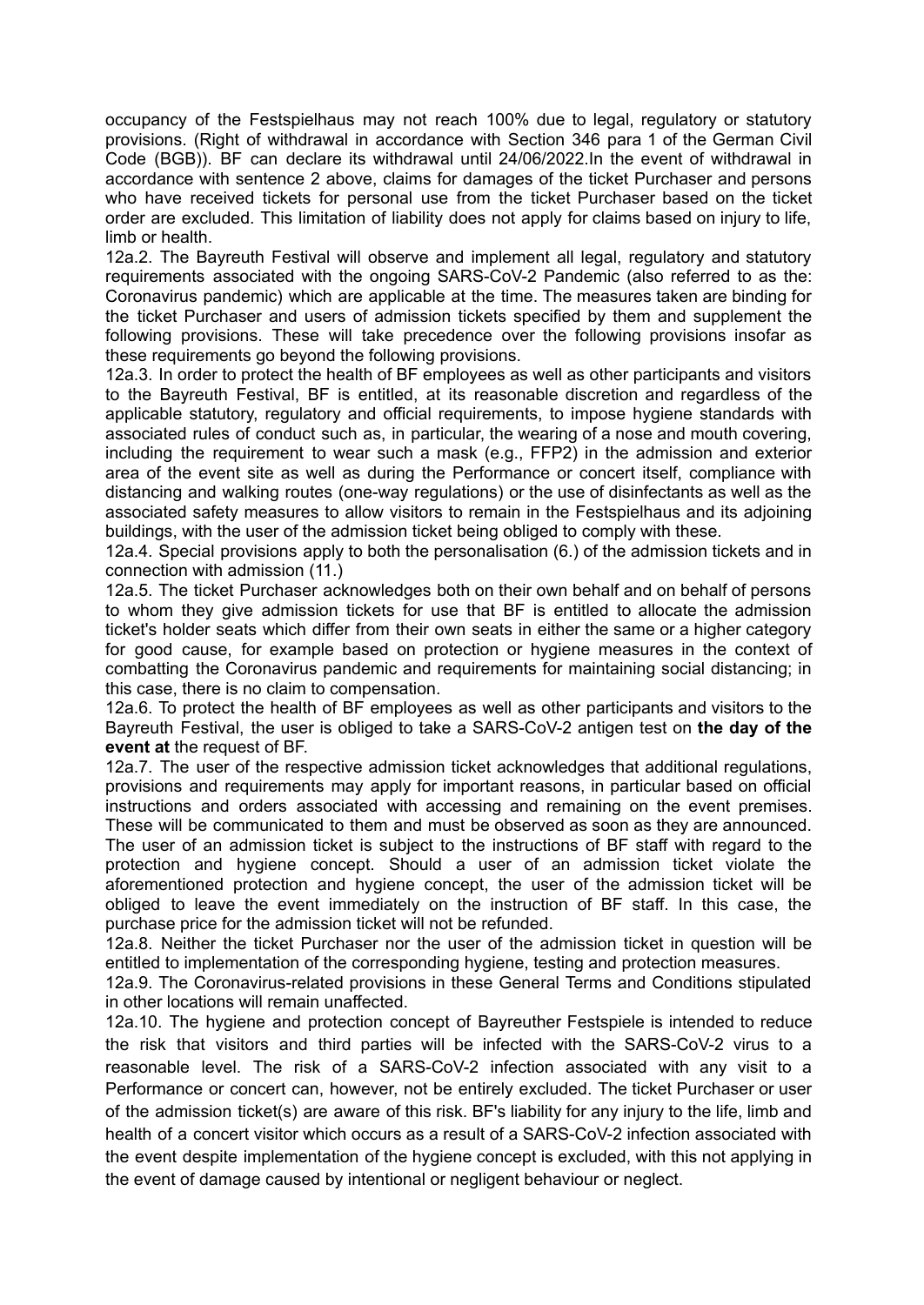# **13. Ban on taking visual and audio recordings**

Creating visual and audio recordings in the auditorium of any kind is forbidden, not least for copyright reasons. Violations can result in claims for damages or measures in accordance with Section 12.1.

# **14. Audiovisual recordings and photographic recordings of BF or third parties**

14.1. If an audiovisual recording of a Performance is created, spectators may appear in the image as part of the audience. Even reflections may occur as a result of the scene. Spectators unreservedly consent to the use of this recording in a manner which is unlimited in terms of content, time and space. This will not give rise to any claims of the affected spectator, including those relating to remuneration.

14.2. By purchasing a ticket or by attending a performance, the visitor furthermore consents to BF or third parties commissioned or authorised by BF producing, reproducing and exploiting audiovisual recordings and/or photographs in which the visitor is able to be identified as a visitor to the performance, with no restriction as to content, term or territory. This will not give rise to any claims of the affected spectator, including those relating to remuneration.

14.3. The Purchaser and the visitor of the Performance are aware that both in the festival house and on the festival grounds photographs and audio-visual recordings can be made by other visitors which could render the visitor recognisable

as a visitor of the performance. BF assumes no liability for recordings of this kind; this applies in particular in the event that recordings are made publicly accessible online (e.g., social media platforms such as Facebook and the like). The regulation in Section 13. as well as any rights of the affected visitor against the third party which created the recording and/or made it publicly accessible will remain unaffected.

#### **15. Liability**

For damage suffered by a visitor on the Festspielhaus Bayreuth premises, BF, its legal representatives and vicarious agents will only be liable in the case of intent or gross negligence. This limitation of liability does not apply for claims based on injury to life, limb or health.

# **16. Data protection provisions**

16.1. Without prejudice to BF's Privacy Policy (available at: [https://bayreuther-festspiele.de/kontakt/datenschutzerklaerung/\)](https://bayreuther-festspiele.de/kontakt/datenschutzerklaerung), personal order data will be collected, processed, stored and used in compliance with data protection law in the scope necessary to initiate and implement the contract and process the order.

16.2. In the event of a binding ticket order, the Purchaser's personal data shall be stored on the legal basis of Article 6, Paragraph 1, lit b of the General Data Protection Regulation (GDPR), which relates to the conclusion of a contract, and used in accordance with the above provision. The data subject rights of the Purchaser as well as other information relating to data protection in accordance with Article 13 GDPR can be [accessed](https://bayreuther-festspiele.de/kontakt/datenschutzerklaerung) at https://programmhefte.bayreuther-festspiele.de/datenschutzerklaerung/.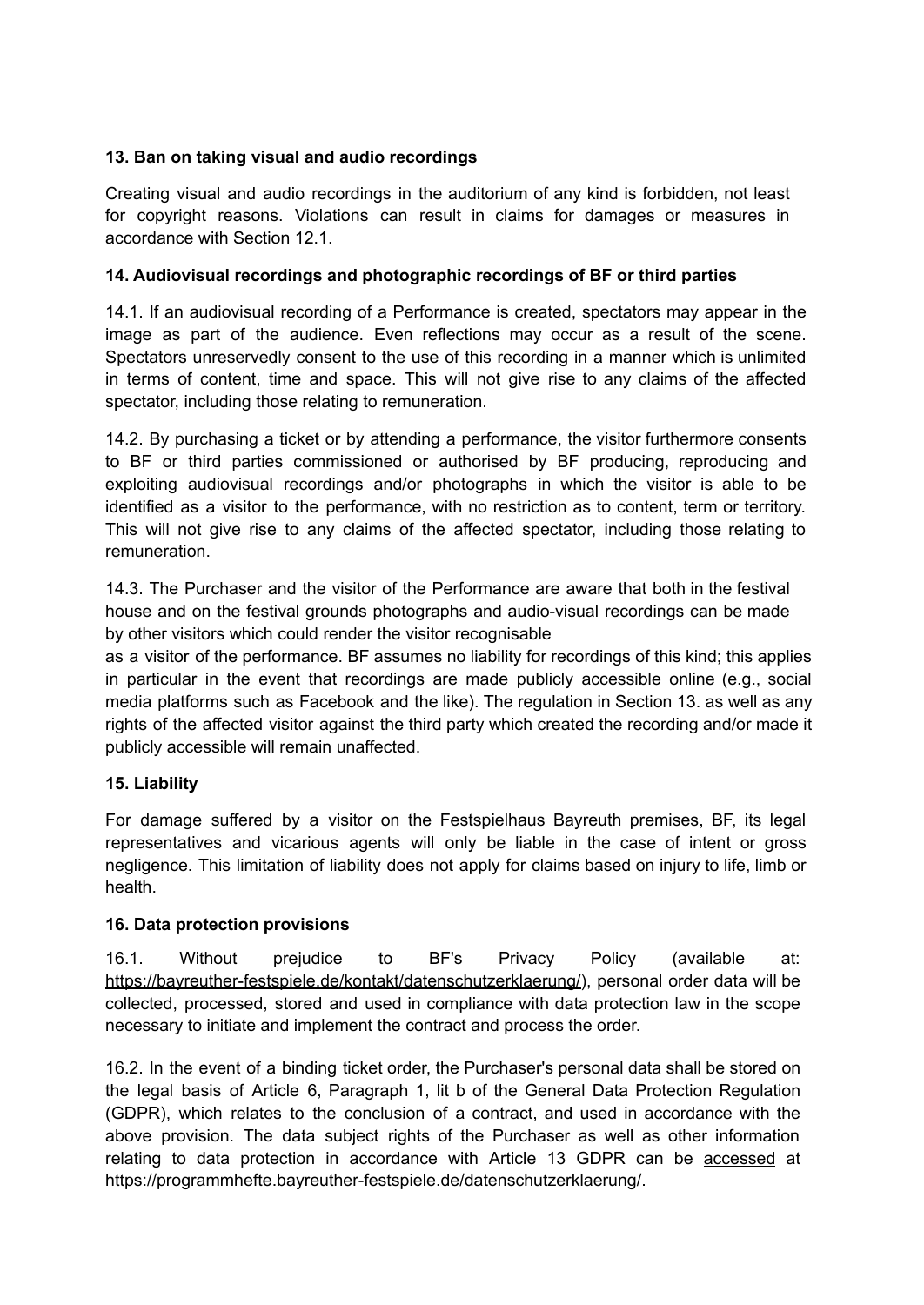16.3. In connection with the execution and processing of the order or contract and, insofar as registration has been completed, the newsletter (Section 17.), BF will also make use of services from other companies and/or individual persons (e.g., sending of letters or emails, processing payment via credit cards or immediate transfer, etc.). These service providers shall have access to personal information and data of the Purchaser to the extent required for the fulfilment of the respective purpose, but they shall not use such information and data for any other purpose. These service providers are also obliged to comply with these data protection provisions and relevant data protection laws and, if they process personal data on behalf of third parties in accordance with instructions, they are also subject to corresponding order processing agreements pursuant to Article 28 GDPR. In addition, the personal data of the Purchaser, including personal data relating to orders, will be disclosed by BF if it is required to do so by law, or if disclosure is necessary to enforce BF's General Terms and Conditions and Conditions of Use or other agreements between the Purchaser and BF, or to protect the rights of BF and/or the Purchaser. This includes an exchange of data with companies or persons with whom BF cooperates to prevent or punish data misuse, fraud, breaches of contract or other similar actions. Beyond this, data will not be shared with third parties for commercial use which runs contrary to this privacy policy and applicable the data protection laws.

## **17. Newsletter**

By registering for the Bayreuth Festival Newsletter, the Purchaser is consenting to the personal data provided by the Purchaser, in particular the email address provided, and the personal order data may be used by BF to offer and present the Purchaser with both general and personalised advertisements and/or special offers and/or services, including offers and services of BF in cooperation with third parties (e.g. sponsors). Should the Purchaser not (or no longer) wish to receive these advertisements or presentations, they can revoke their consent at any time. A message in text form addressed to the contact details provided in the Newsletter (e.g., email, fax, letter) or unsubscribing will suffice to do this. .

You may also unsubscribe from the Newsletter by clicking on the link at the end of each email.

#### **18. Force majeure**

18.1 Should force majeure render holding the Bayreuth Festival in general and/or specifically the implementation of the contractual event or Performance(s) impossible, the obligations to which both parties are subject will lapse.

18.2. "Force majeure" means the occurrence of an event or circumstances which are beyond the reasonable control of the parties, was unforeseeable at the time the contract was concluded and whose effects could not reasonably have been avoided or overcome by the parties.

18.3. The following events are presumed to constitute force majeure: war (declared or undeclared), hostilities, attacks, acts of foreign enemies, large-scale military mobilisation; civil war, rioting, rebellion and revolution, military or any other seizure of power, insurrection, acts of terrorism, sabotage or piracy; currency and trade restrictions, embargos, sanctions; lawful or unlawful official acts, compliance with laws or government orders, expropriation,